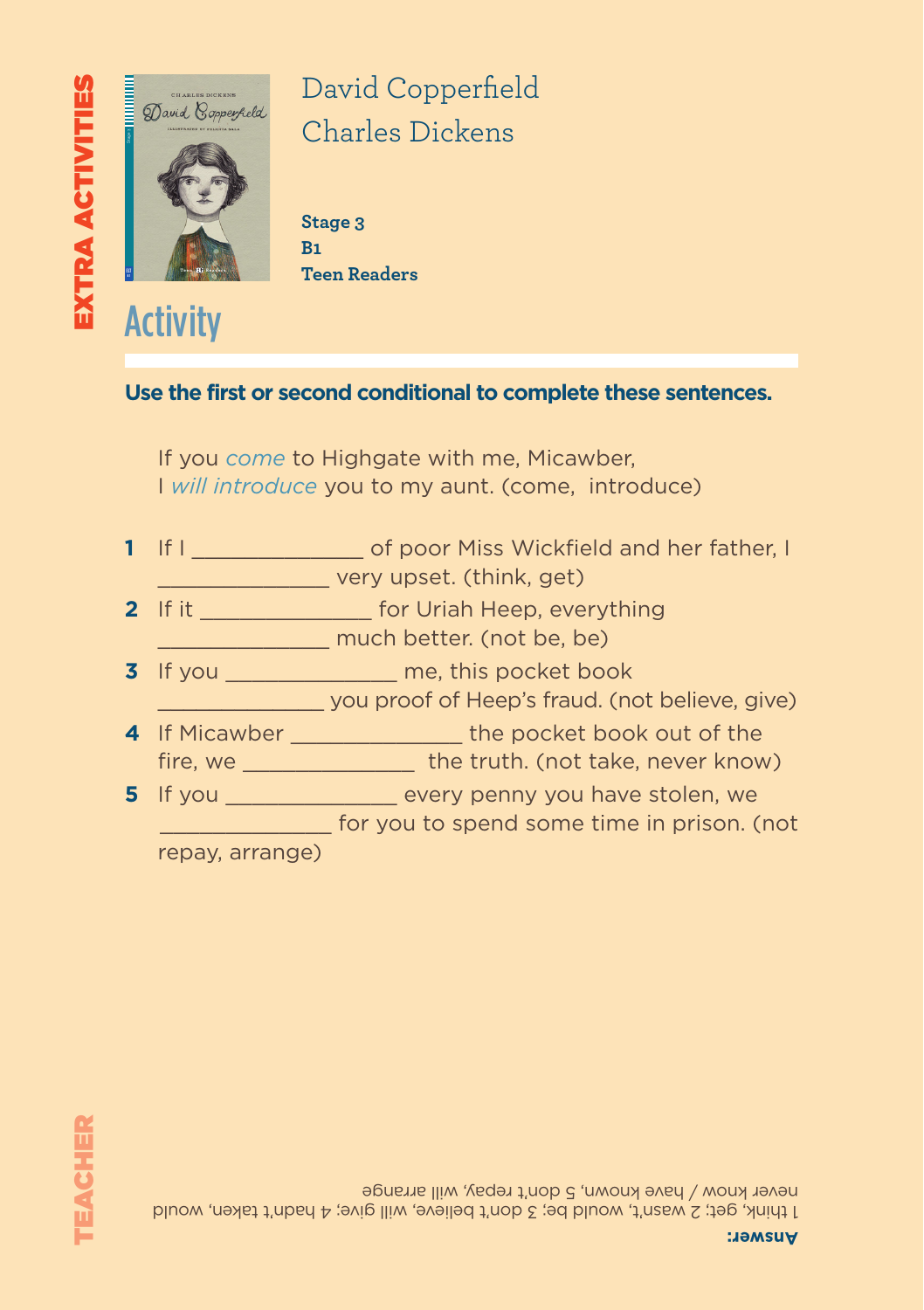

David Copperfield Charles Dickens

**Stage 3 B1 Teen Readers**

TEST YOURSELF!

**Find the following 20 words from this story in the wordsearch. Then take a monolingual dictionary and write the meaning of three that you are not sure of.**

■ bitter **T**broad ■ claimed  $\Box$  disappointed  $\Box$  dread  $\Box$  fortnight  $\Box$  gaze ■ rebuked  $\mathsf{\overline{\mathsf{I}}}$ shabby ■ shame ■ shook ■ stale **T**starving 1<sub>stern</sub> **Juneasy** ■ warehouse  $\Box$  whispering  $\Box$  willing ■ wonder  $\Box$  youth

| D | W | н | I | S | P | Е | R | I | Ν | G |
|---|---|---|---|---|---|---|---|---|---|---|
| I | W | А | R | Е | Н | О | U | S | Е | F |
| S | B | D | С | L | А | I | M | Е | D | О |
| А | I | R | W | I | L | L | I | Ν | G | R |
| P | Τ | Е | W | О | Ν | D | Ε | R | S | Τ |
| P | Τ | А | U | S | S | S | Β | S | Н | Ν |
| О | Ε | D | Ν | Н | Τ | Τ | R | Н | А | I |
| I | R | Υ | Ε | О | А | Ε | О | А | Β | G |
| N | G | O | А | О | L | R | А | M | Β | Н |
| T | А | U | S | Κ | Ε | N | D | Ε | Υ | Τ |
| Ε | Ζ | Τ | Υ | R | Е | B | U | Κ | Е | D |
| D | Е | н | S | Τ | А | R | V | I | Ν | G |

| <b>Word</b>   | <b>Meaning</b> |
|---------------|----------------|
|               |                |
|               |                |
| $\mathcal{L}$ |                |
|               |                |
| 3             |                |
|               |                |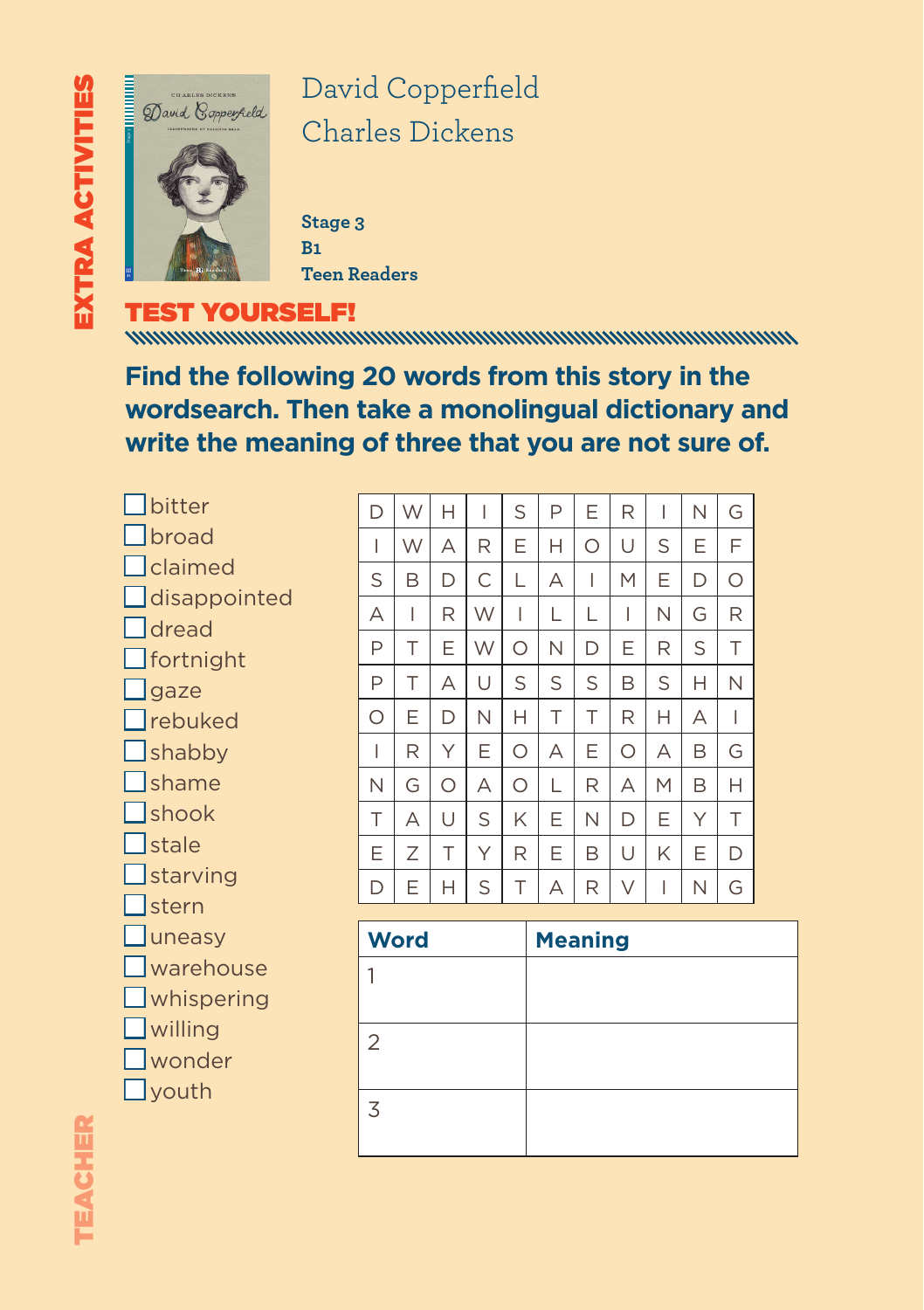

David Copperfield Charles Dickens

**Stage 3 B1 Teen Readers**

## PET - Reading

### **Choose the correct word, A, B, C or D for each space.**

|                                                                                     |                  |              |                                              | Later I saw Ham standing alone looking $_0$ out to sea. We talked         |  |  |  |  |
|-------------------------------------------------------------------------------------|------------------|--------------|----------------------------------------------|---------------------------------------------------------------------------|--|--|--|--|
|                                                                                     |                  |              |                                              | briefly 1_________________but never directly about Emily. Feeling         |  |  |  |  |
|                                                                                     |                  |              |                                              | he wanted to ask $_{2}$ _________________ me something I went to look     |  |  |  |  |
| for him the $\frac{1}{3}$ next day.                                                 |                  |              |                                              |                                                                           |  |  |  |  |
|                                                                                     |                  |              |                                              | "4_____________________ May I ask you something, Master Copperfield?      |  |  |  |  |
| Should I see her $_{5}$ _________________ before she leaves?' he asked me.          |                  |              |                                              |                                                                           |  |  |  |  |
| 'No, I don't think $_{\rm 6}$ __________________ so. I think it would be $_{\rm 7}$ |                  |              |                                              |                                                                           |  |  |  |  |
| too hard for her,' I replied. 'If you want to tell                                  |                  |              |                                              |                                                                           |  |  |  |  |
| her something, $I_{\rm g}$ __________________ could write a letter for you,         |                  |              |                                              |                                                                           |  |  |  |  |
| Ham,' I offered.                                                                    |                  |              |                                              |                                                                           |  |  |  |  |
|                                                                                     |                  |              |                                              | 'Thank you. You are a gentleman and so <sub>9</sub> ________________ much |  |  |  |  |
| better with words $_{10}$ __________________________ than I am.                     |                  |              |                                              |                                                                           |  |  |  |  |
|                                                                                     | 1 A also         | <b>B</b> but | $C$ that $\qquad \qquad$                     | <b>D</b> because                                                          |  |  |  |  |
|                                                                                     | $2 \text{ A}$ me |              | <b>B</b> to <b>C</b> them <b>D</b> at        |                                                                           |  |  |  |  |
|                                                                                     |                  |              | 3 A new B next C last D old                  |                                                                           |  |  |  |  |
|                                                                                     | 4 A Will         |              | <b>B</b> Did <b>C</b> How                    | <b>D</b> May                                                              |  |  |  |  |
|                                                                                     | $5$ A if         |              |                                              |                                                                           |  |  |  |  |
|                                                                                     |                  |              | <b>B</b> and <b>C</b> before <b>D</b> after  |                                                                           |  |  |  |  |
|                                                                                     | 6 A so           |              | <b>B</b> about <b>C</b> that                 | <b>D</b> it                                                               |  |  |  |  |
|                                                                                     | <b>7</b> A much  |              | <b>B</b> most <b>C</b> too                   | <b>D</b> many                                                             |  |  |  |  |
|                                                                                     | 8 A don't        |              | <b>B</b> have <b>C</b> could <b>D</b> didn't |                                                                           |  |  |  |  |
|                                                                                     | 9 A more         |              | <b>B</b> at least <b>C</b> less              | <b>D</b> much                                                             |  |  |  |  |
|                                                                                     | <b>10 A</b> for  |              | <b>B</b> about <b>C</b> not                  | <b>D</b> than                                                             |  |  |  |  |